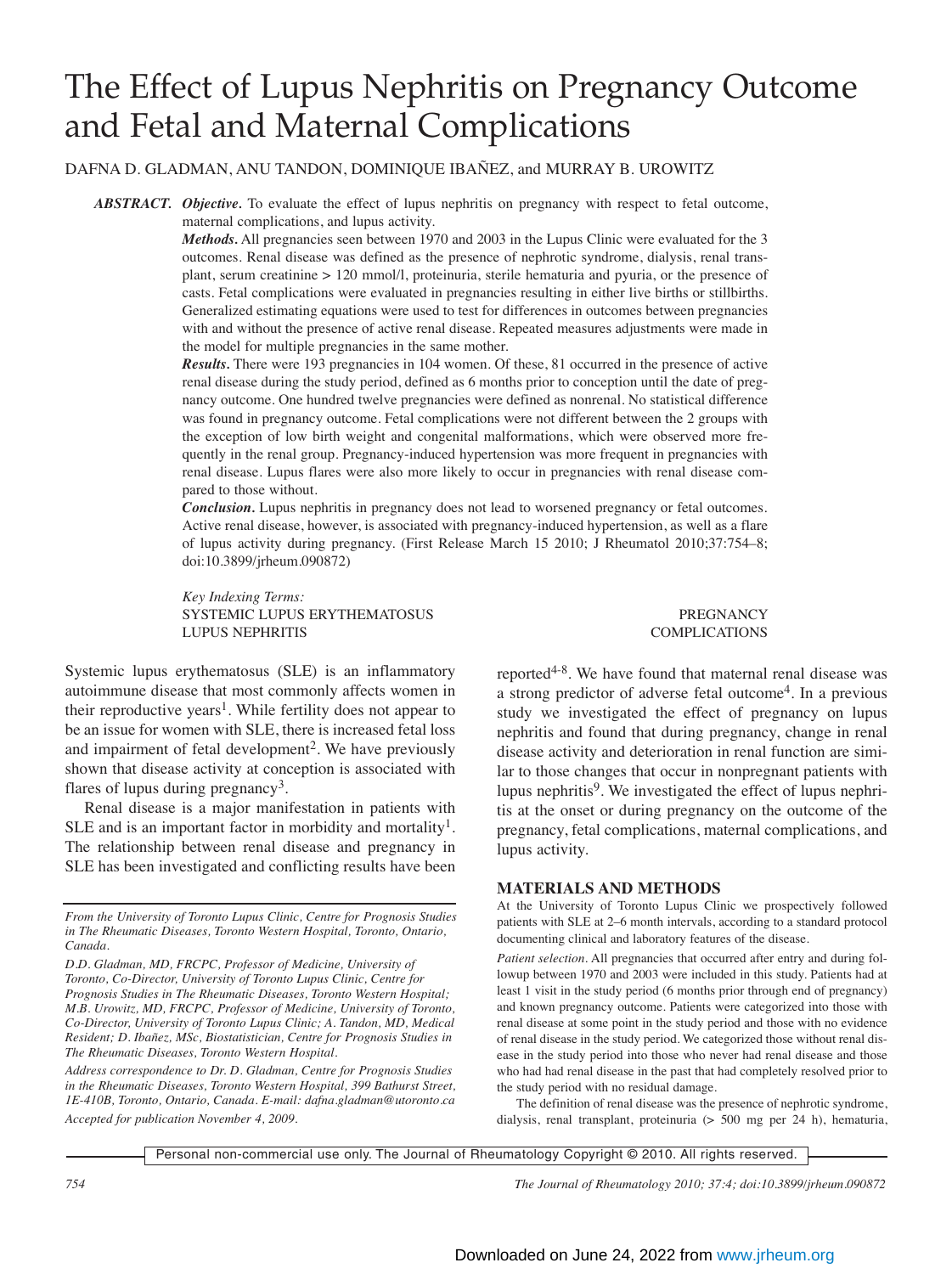pyuria, casts (red blood cells or granular casts), or a serum creatinine level > 120 mmol/l in the 6 months prior to pregnancy until pregnancy outcome. Active renal disease was defined by the presence of hematuria, pyuria (other causes ruled out), casts, and proteinuria.

The definition of disease activity was the SLE Disease Activity Index  $2000$  (SLEDAI-2K), a valid measure of disease activity<sup>10</sup>. All variables necessary to score the SLEDAI-2K are included in the standard assessment protocol. Disease activity over time was measured by the adjusted mean  $SLEDAI-2K$ , a validated measure<sup>11</sup>. Adjusted mean SLEDAI-2K was calculated for both renal and nonrenal pregnancies over the study period (6 months prior to conception until pregnancy outcome).

*Outcome measures.* Outcomes were defined as stillbirth: death of fetus in utero past 20 weeks' gestation; spontaneous abortion: loss of pregnancy in < 20 weeks' gestation; therapeutic abortion: voluntary termination of pregnancy; and perinatal death: neonate death within 7 days of birth.

A lupus flare was defined as an increase  $\geq 4$  in SLEDAI-2K from the SLEDAI-2K measured 6 months prior to pregnancy. This measure has been found to accurately describe flare in patients with  $SLE<sup>12</sup>$ . Fetal complications measured were low birth weight (< 10th percentile for sex and gestational age<sup>13</sup>), perinatal death, congenital malformations (derived from medical records), neonatal lupus, newborn fever/sepsis, or fetal distress. Maternal complications were preeclampsia, gestational hypertension, hemorrhage, gestational diabetes, maternal infection, vascular complications, or surgical complications.

*Statistical analysis.* Multiple pregnancies from a single patient were included in the study. The total number of pregnancies included per patient varied from 1 to 6. Comparisons of characteristics between pregnancies in the presence or absence of renal disease were done through generalized estimating equations (GEE). Adjustments for repeated measures on the mother were made for all comparisons with the assumption of autoregressive structure of the correlation matrix.

Evaluating the difference in pregnancy outcome, adjustments were also made in the GEE model for medication used in the study period (specifically, steroids, antimalarials, or immunosuppressives).

Looking at fetal and maternal complications as well as flare, the adjustments for medication use were made where the sample size was large enough. Otherwise, only the repeated measures adjustment was made.

#### **RESULTS**

Between 1970 and 2003, there were 213 pregnancies recorded. Twenty occurred prior to entry into the clinic or in a period of prolonged absence from the clinic. The basis for our study was 193 pregnancies in 104 women seen in the University of Toronto Lupus Clinic. Eighty-one pregnancies were categorized as renal and 112 as nonrenal. Of the latter, 49 had no renal disease ever and 63 had some renal disease in the past. The demographic data for all pregnancies as well as renal and nonrenal pregnancies are shown in Table 1.

Renal pregnancies were associated with a lower age at pregnancy, a higher SLEDAI-2K at presentation to the clinic as well as before the pregnancy, and a higher adjusted mean SLEDAI-2K during pregnancy. Once the renal component of SLEDAI-2K was removed, however, the difference was not statistically significant. Medications taken ever, before, and during pregnancy are shown in Table 2.

*Outcome of pregnancy.* Overall, of the 193 pregnancies, 114 resulted in live births (Table 3). Pregnancies associated with renal disease had the same frequency of live births as those without renal disease (59.8% vs 58.0%, respectively;  $p =$ 0.96). The weeks of gestation in the nonrenal and renal

patients were the same  $(37.7 \pm 2.9 \text{ and } 36.8 \pm 3.2 \text{ weeks},$ respectively;  $p = 0.77$ ). There were 6 stillbirths, 3 in each group (2.7% in the nonrenal and 3.7% the renal group). Forty-two pregnancies resulted in spontaneous abortions, 24 (21.4%) in the nonrenal pregnancies and 18 (22.2%) in the renal pregnancies. Eighteen (16.1%) of the nonrenal pregnancies and 13 (16.1%) of the renal pregnancies ended in therapeutic abortions. The results were the same when the nonrenal patients were categorized as never renal or previous renal.

*Fetal complications.* Of the 120 pregnancies resulting in deliveries, 6 were stillbirths. Therefore fetal complications were assessed in 114 live births, 67 nonrenal and 47 renal (Table 4). Low birth weight is defined as below the 10th percentile for sex and gestational age. Overall there was a 30% frequency of low birth weight in the lupus pregnancies. Low birth weight was significantly more frequent among renal patients compared with nonrenal patients (46% vs 20%, respectively;  $p = 0.01$ ). The mean birth weights were 2574  $\pm$  788 g in the renal group and 3026  $\pm$  677 g in the nonrenal group ( $p = 0.001$ ), even though the gestational weeks were similar. There were no differences in perinatal deaths, neonatal lupus, fever/sepsis, and fetal distress between the 2 groups (each obtained from medical records; Table 4). Congenital malformations occurred in 3 infants in the renal group and included 1 infant with cleft lip, 1 with cleft lip/palate, facial palsy, and visual/hearing impairment, and 1 with bilateral 2nd and 3rd toe syndactyly. The mothers of the 2 infants with cleft lip and cleft lip/palate were taking glucocorticosteroids during pregnancy, while the mother of the infant with the syndactyly was not taking glucocorticosteroids during pregnancy. None of these women took antimalarials or immunosuppressives during pregnancy. The results were the same when the nonrenal patients were categorized as never renal or previous renal.

*Maternal complications.* Pregnancies with renal disease had more pregnancy-induced hypertension than pregnancies without renal disease (Table 5). There was no difference in the occurrence of preeclampsia, hemorrhage, gestational diabetes, infection, or vascular or surgical complications in the 2 groups (Table 5). There were no maternal deaths. The results were the same when the nonrenal patients were categorized as never renal or previous renal.

Lupus flares occurred significantly more frequently in pregnancies with renal disease. Using the SLEDAI-2K with renal descriptors, 37 (45.7%) pregnancies with renal disease flared compared to 15 (13.4%) pregnancies without renal disease ( $p \leq 0.0001$ ). When the renal descriptors were removed from the SLEDAI-2K score, 24 (39.6%) pregnancies with renal disease had a flare compared to 15 (13.4%) pregnancies without renal disease  $(p = 0.01)$ .

Renal disease was present in the 6 months before pregnancy in 47 of the 81 renal pregnancies. Of these 47, 45 had active renal disease. Of those, 16 (35.6%) were associated

Personal non-commercial use only. The Journal of Rheumatology Copyright © 2010. All rights reserved.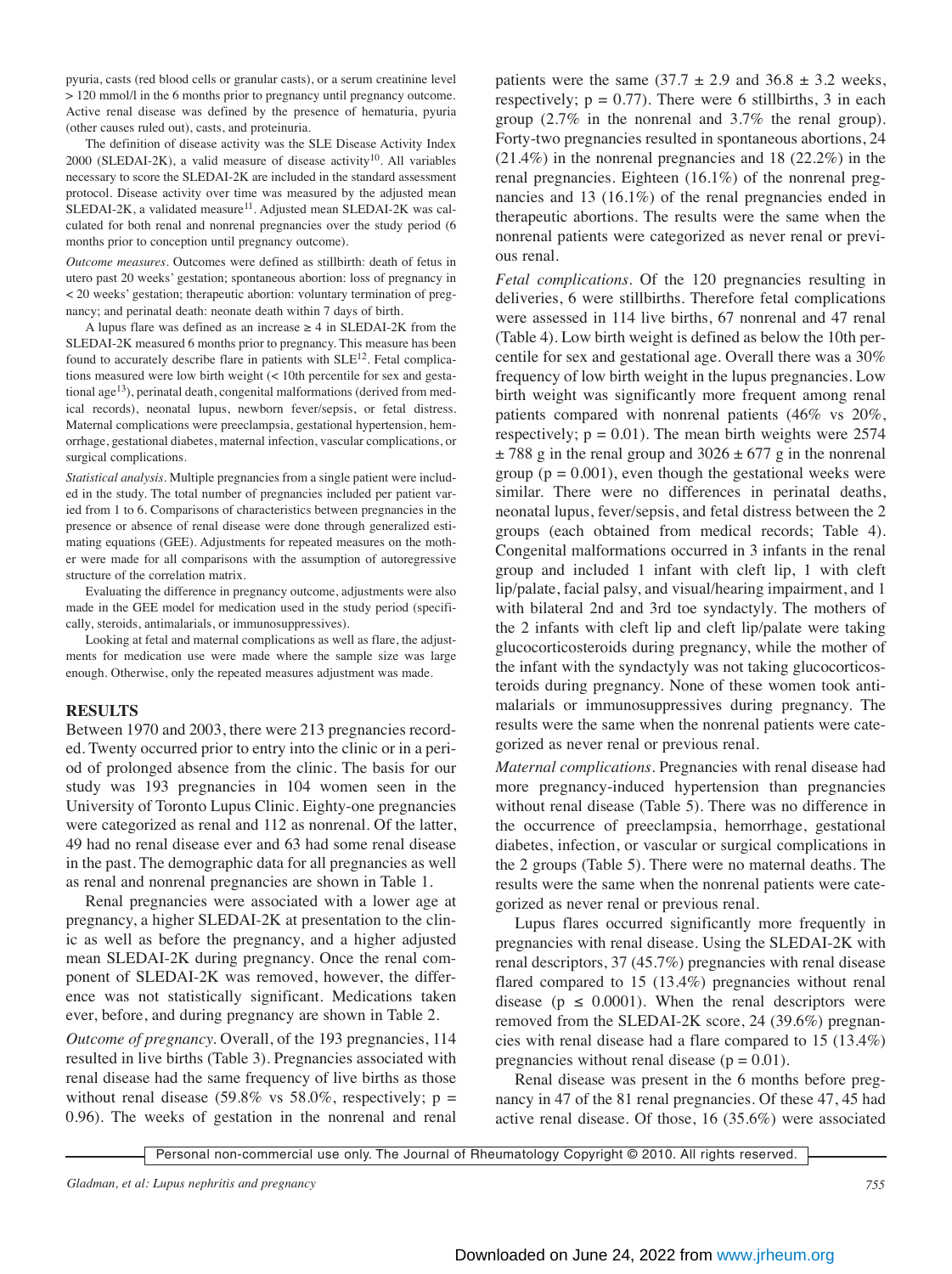*Table 1.* Demographic data for patient population. Eighty of the 81 patients with renal disease had evidence of active renal disease during the study interval. P value was obtained from GEE model, adjusting for repeated measures (using autoregressive correlation structure) for multiple pregnancies in the same mother. Hypertension was defined as systolic > 140 mm Hg, diastolic > 90 mm Hg, or taking antihypertensive medications.

| Characteristic                            | All Pregnancies,<br>$N = 193$ | Nonrenal,<br>$N = 112$ | Renal,<br>$N = 81$ | р        |
|-------------------------------------------|-------------------------------|------------------------|--------------------|----------|
| Age at diagnosis, yrs                     | $22.2 \pm 5.0$                | $22.7 \pm 5.4$         | $21.5 + 4.4$       | 0.01     |
| Age at pregnancy, yrs                     | $29.8 \pm 4.7$                | $30.8 \pm 4.5$         | $28.3 \pm 4.7$     | 0.002    |
| Disease duration at pregnancy, yrs        | $7.6 \pm 5.4$                 | $8.1 \pm 5.6$          | $6.9 \pm 5.1$      | 0.27     |
| SLEDAI-2K at presentation                 | $8.8 \pm 5.9$                 | $7.3 \pm 5.2$          | $10.9 \pm 6.2$     | 0.08     |
| SLEDAI-2K pre-pregnancy                   | $4.2 \pm 3.8$                 | $3.5 \pm 3.5$          | $5.2 \pm 4.0$      | 0.008    |
| AMS during study period                   | $4.6 \pm 3.4$                 | $3.2 \pm 2.2$          | $6.5 \pm 3.9$      | < 0.0001 |
| SLEDAI-2K (excluding renal) pre-pregnancy | $3.3 \pm 3.2$                 | $3.5 \pm 3.5$          | $3.0 \pm 2.8$      | 0.23     |
| AMS (excluding renal) during study period | $3.5 \pm 2.6$                 | $3.2 \pm 2.2$          | $3.9 \pm 2.9$      | 0.20     |
| Hypertension, $n$ (%)                     | 35(18.1)                      | 13(11.6)               | 22(27.2)           | 0.18     |
| Diabetes, $n$ (%)                         | 7(3.7)                        | 6(5.4)                 | 1(1.3)             | 0.17     |
| Antiphospholipid antibody, $n$ (%)        | 92(51.7)                      | 57 (54.8)              | 35(47.3)           | 0.59     |

GEE: generalized estimating equations; SLEDAI-2K: Systemic Lupus Erythematosus Disease Activity Index 2000; AMS: adjusted mean SLEDAI-2K.

*Table 2.* Medications in the 6 months prior to pregnancy and during pregnancy. P values are obtained from generalized estimating equations model, adjusting for repeated measures (using autoregressive correlation structure) for multiple pregnancies in the same mother.

| Medication                     | Nonrenal, $n$ (%) Renal, $n$ (%) |           | p     |
|--------------------------------|----------------------------------|-----------|-------|
| Ever prior to the study period |                                  |           |       |
| n                              | 112                              | 81        |       |
| Antihypertensive               | 9(13.4)                          | 10(33.3)  | 0.002 |
| Steroids                       | 76 (67.9)                        | 61(75.3)  | 0.53  |
| Antimalarials                  | 58 (51.8)                        | 30(37.0)  | 0.93  |
| Immunosuppressives             | 19(17.0)                         | 22(27.2)  | 0.11  |
| In the 6 months pre-pregnancy  |                                  |           |       |
| n                              | 92                               | 69        |       |
| Antihypertensive               | 5(9.4)                           | 8(28.6)   | 0.002 |
| Steroids                       | 50 (54.4)                        | 48 (69.6) | 0.07  |
| Antimalarials                  | 34(37.0)                         | 17(24.6)  | 0.85  |
| Immunosuppressives             | 7(7.6)                           | 13 (18.8) | 0.04  |
| During pregnancy               |                                  |           |       |
| n                              | 92                               | 72        |       |
| Antihypertensive               | 4(7.4)                           | 7(22.6)   | 0.02  |
| Steroids                       | 59 (64.1)                        | 53 (73.6) | 0.43  |
| Antimalarials                  | 27(29.4)                         | 19(26.4)  | 0.95  |
| Immunosuppressives             | 1(1.1)                           | 9(12.5)   | 0.02  |
| Ever in study period           |                                  |           |       |
| n                              | 112                              | 81        |       |
| Antihypertensive               | 7(10.3)                          | 9(27.3)   | 0.001 |
| Steroids                       | 66 (58.9)                        | 61(75.3)  | 0.18  |
| Antimalarials                  | 41 (36.6)                        | 22(27.2)  | 0.72  |
| Immunosuppressives             | 7(6.3)                           | 14(17.3)  | 0.03  |

with lupus flare, compared to 15 pregnancies (13.4%) without renal disease ( $p = 0.02$ ). When the renal descriptors were removed from the SLEDAI-2K, 14 (31.1%) had had flare compared to 15 (13.4%) nonrenal patients ( $p = 0.04$ ).

## **DISCUSSION**

We reported on 193 pregnancies in 104 women with SLE. Pregnancies were divided into those with and without renal disease. Eighty-one women had evidence of renal disease, 80 of whom had active renal disease occurring in the 6 months prior to pregnancy through the end of the pregnancy. These pregnancies were compared with 112 pregnancies without evidence of renal disease. Pregnancy outcome was not different between these 2 groups.

Previous studies of the effect of lupus nephritis on pregnancy included small numbers of patients and pregnancies. Soubassi, *et al*<sup>5</sup> reported a 25% fetal loss in 24 pregnancies in 22 patients with lupus nephritis. Rahman, *et al*<sup>6</sup> documented fetal loss in 38% of 55 pregnancies in 24 patients with lupus nephritis, while Carmona, *et al*<sup>7</sup> found fetal loss, excluding therapeutic abortion, in 17% of study patients with lupus nephritis. In our study, fetal loss of 30% was noted, excluding therapeutic abortions. The frequency of live births in pregnancies with lupus nephritis in our study was 69%, and was not different from lupus pregnancies not associated with lupus nephritis (71%). Carmona, *et al*<sup>7</sup> compared 42 pregnancies in 35 patients with World Health Organization (WHO) class 3 or 4 lupus nephritis with 12 pregnancies in 10 patients with WHO class 2 or 5 as well as 54 pregnant women with SLE without nephritis, matched by age and parity to the patients with class 3 and 4 lupus nephritis. Pregnancy outcome in terms of live births was greater than 70%, similar in the 3 groups and similar to our study.

We found that overall there was a higher frequency than expected of low birth weight. Moreover, infants born to patients with renal disease were smaller than those born to patients without renal disease. This was so even though the gestational ages were similar. We found 3 infants with congenital malformations (Table 4), all in the renal group. Although this finding is significant, the numbers are small and will have to be confirmed in other studies. An increased risk for the development of cleft lip/palate in babies born to

Personal non-commercial use only. The Journal of Rheumatology Copyright © 2010. All rights reserved.

*756 The Journal of Rheumatology 2010; 37:4; doi:10.3899/jrheum.090872*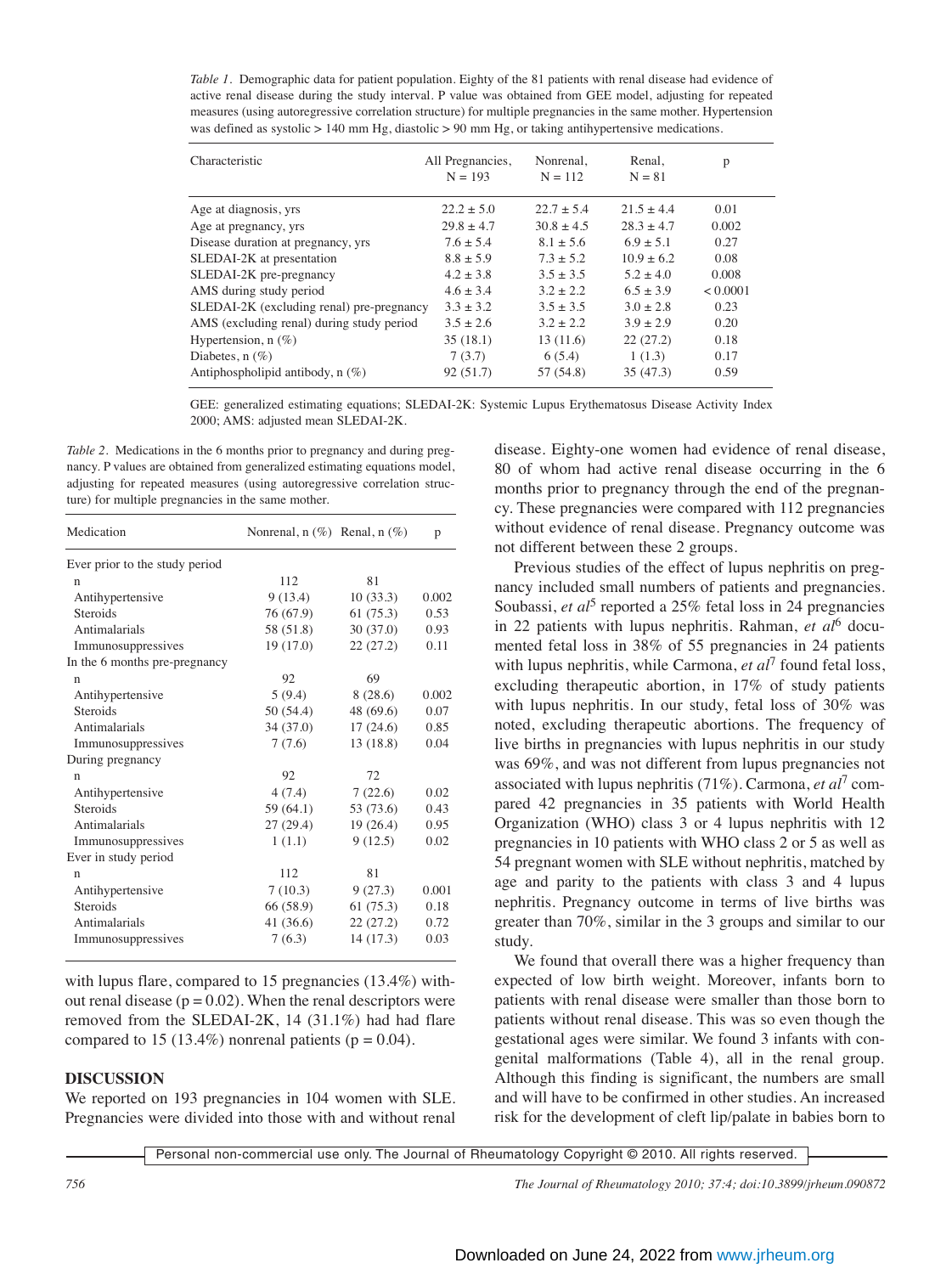| <b>Status</b>        | Live Births,<br>$n(\%)$ | Stillbirths.<br>n(%) | Spontaneous<br>Abortions, $n$ (%) | Therapeutic<br>Abortions, $n$ (%) | Total |
|----------------------|-------------------------|----------------------|-----------------------------------|-----------------------------------|-------|
| Nonrenal pregnancies | 67(59.8)                | 3(2.7)               | 24(21.4)                          | 18(16.1)                          | 112   |
| Renal pregnancies    | 47(58.0)                | 3(3.7)               | 18(22.2)                          | 13(16.1)                          | 81    |
| Total                | 114                     | 6                    | 42                                | 31                                | 193   |

*Table 3.* Outcomes of pregnancy. Comparing live birth rates to stillbirths and spontaneous abortions using GEE and adjusting for medication use during pregnancy, as well as repeated measures for multiple pregnancies in the same mother.  $P = 0.96$ .

GEE: generalized estimating equations.

*Table 4.* Fetal complications (including only live births). P values are obtained from generalized estimating equations model, adjusting for repeated measures (using autoregressive correlation structure) for multiple pregnancies in the same mother.

| Complication              | Nonrenal<br>Pregnancies,<br>$n = 67$ (%) | Renal<br>Pregnancies,<br>$n = 47$ (%) | р        |
|---------------------------|------------------------------------------|---------------------------------------|----------|
| Low birth weight          | 13(20.3)                                 | 18 (46.2)                             | 0.01     |
| Perinatal death           | 2(3.0)                                   | 1(2.1)                                | 0.87     |
| Congenital malformations  | 0(0)                                     | $3(6.4)$ *                            | $0.05**$ |
| Neonatal lupus            | 3(4.5)                                   | 1(2.1)                                | 0.57     |
| Fever/sepsis              | 1(1.5)                                   | 0(0)                                  | $1.00**$ |
| Fetal distress            | 3(4.5)                                   | 1(2.1)                                | 0.51     |
| Births with complications | 21(31.3)                                 | 21(46.7)                              | 0.15     |

\* One infant with cleft lip, 1 infant with cleft lip/palate, facial palsy, and visual/hearing impairment, and 1 infant with bilateral 2nd and 3rd toe syndactyly. \*\* Regression not possible due to "0" in one of the group. Fisher's exact test.

*Table 5.* Maternal complications (all pregnancies). P values are obtained from generalized estimating equations model, adjusting for repeated measures (using autoregressive correlation structure) for multiple pregnancies in the same mother.

| Complication                   | Nonrenal<br>Pregnancies,<br>$n(\%)$ | Renal<br>Pregnancies,<br>$n(\%)$ | р       |
|--------------------------------|-------------------------------------|----------------------------------|---------|
| Preeclampsia                   | 1(1.2)                              | 4(6.4)                           | 0.13    |
| Pregnancy-induced hypertension | 1(1.2)                              | 6(9.5)                           | 0.05    |
| Hemorrhage                     | 1(1.2)                              | 2(3.2)                           | 0.47    |
| Gestational diabetes           | 3(3.7)                              | 1(1.6)                           | 0.46    |
| Infection                      | 4(4.9)                              | 2(3.2)                           | 0.59    |
| Vascular complications         | 2(2.5)                              | 1(1.6)                           | 0.72    |
| Surgical complications         | 2(2.5)                              | 0(0)                             | $0.50*$ |
| Pregnancies with complications | 14 (17.3)                           | 14 (22.2)                        | 0.83    |

\* Regression not possible due to "0" in one of the group. Fisher's exact test.

mothers who had taken corticosteroids during pregnancy has been reported<sup>14</sup>. In our study, the children born with cleft lip or cleft lip/palate were born to mothers on glucocorticosteroid therapy. Soubassi, *et al*<sup>5</sup> reported on 2 infants with congenital heart block but no other congenital abnormalities or neonatal lupus. Rahman, *et al*<sup>6</sup> reported 1 neonatal death in a premature baby born to a mother with active renal disease. They do not report on congenital abnormalities. Carmona, *et al*<sup>7</sup> reported no newborns with neonatal lupus and did not comment on any congenital abnormalities.

Most maternal complications occurred with the same frequency in pregnancies with and without renal disease in our study. However, the frequency of pregnancy-induced hypertension was significantly higher in pregnancies with renal disease. Soubassi, *et al*<sup>5</sup> reported on a number of maternal complications including 42% with hypertension and 25% with preeclampsia, but there was no comparison group. These numbers are higher than the numbers shown in our study. Two maternal deaths were reported in 24 patients by Rahman, *et al*<sup>6</sup>. Carmona, *et al*<sup>7</sup> found hypertension and preeclampsia to occur more frequently in patients with class 3 and 4 lupus nephritis (37.1%) than in those with no disease  $(11.6\%)$  or class 2 and 5 disease  $(11.1\%)$ . The frequency of these complications was higher among their patients than ours, but it is not clear from the report whether these were any hypertensive patients or whether this was specifically pregnancy-induced hypertension. Carmona, *et al*<sup>7</sup> did not comment on maternal deaths.

We found that pregnancies with active lupus nephritis were associated with a higher frequency of flares of lupus. This is similar to our findings in unselected lupus pregnancies, where active disease at onset of pregnancy predicted subsequent flares<sup>3</sup>. Similar to our study, Rahman, *et al*<sup>6</sup> concluded that inactive lupus nephritis and normal renal function at conception were the only predictors of a favorable maternal outcome of pregnancy. They recommended that it would be essential to control disease activity prior to pregnancy. Moroni, *et al*<sup>8</sup> found no increase in flares in patients with lupus nephritis during pregnancy compared to prepregnancy and postpregnancy rates. Similarly, Carmona, *et al*<sup>7</sup> showed that lupus flare and renal flare rates during pregnancy and the puerperium were similar in patients with and without lupus nephritis.

Lupus nephritis at the onset or during pregnancy does not affect pregnancy outcome and fetal complications. Active lupus nephritis is associated with pregnancy-induced hypertension and with flares of lupus disease activity in pregnancy. Thus, although pregnancy is not contraindicated in patients with lupus nephritis, these patients should be monitored carefully for pregnancy-induced hypertension, and

Personal non-commercial use only. The Journal of Rheumatology Copyright © 2010. All rights reserved.